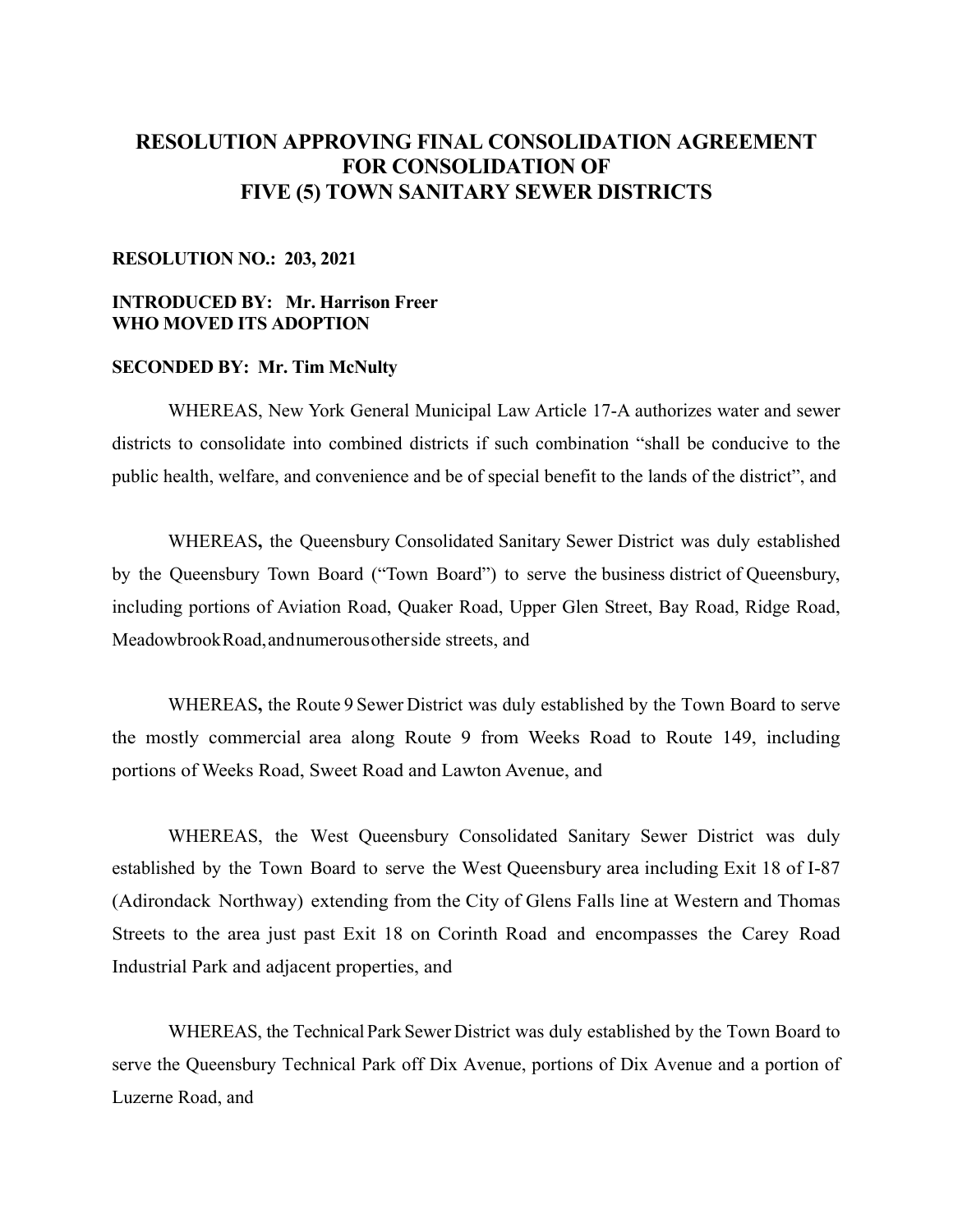WHEREAS, the Pershing, Ashley, Coolidge Sewer District was duly established by the Town Board to serve the area including Pershing Road, Ashley Place and Coolidge Avenue, and

 WHEREAS, the Town Board is the body responsible for the administration of all its sewer districts, including the aforesaid five (5) Sanitary Sewer Districts, and

 WHEREAS, the Town Wastewater Director studied whether it would be to the mutual benefit, and in the best interests of the customers each serves, to combine these five (5) Sanitary Sewer Districts into one District proposed to be named the "Greater Queensbury Consolidated Sanitary Sewer District," and determined that such a combination would create greater operating efficiencies and more equitable distribution of fiscal responsibilities, provide better service to the public served by each District and generate cost savings by avoiding duplication in administrative services, and

WHEREAS, in addition, the risk of isolated unpredictable failures and costs will be spread over the entire Consolidated District, expecting to result in a more financially stable District and will also better allow the Consolidated District to reliably finance its operating and capital costs, and

 WHEREAS, Town Counsel and the Town Wastewater Director prepared a proposed Consolidation Agreement and provided it to the Town Board for its review, and

 WHEREAS, New York General Municipal Law Article 17-A requires the local government entities to be consolidated to endorse a Consolidation Agreement by adoption of a joint Resolution to commence consolidation proceedings, and

 WHEREAS, the Town Board is the governing entity for each of the Districts, so the statutory requirement for a joint Resolution is satisfied by adoption of a single Resolution by the Town Board on behalf of each District, and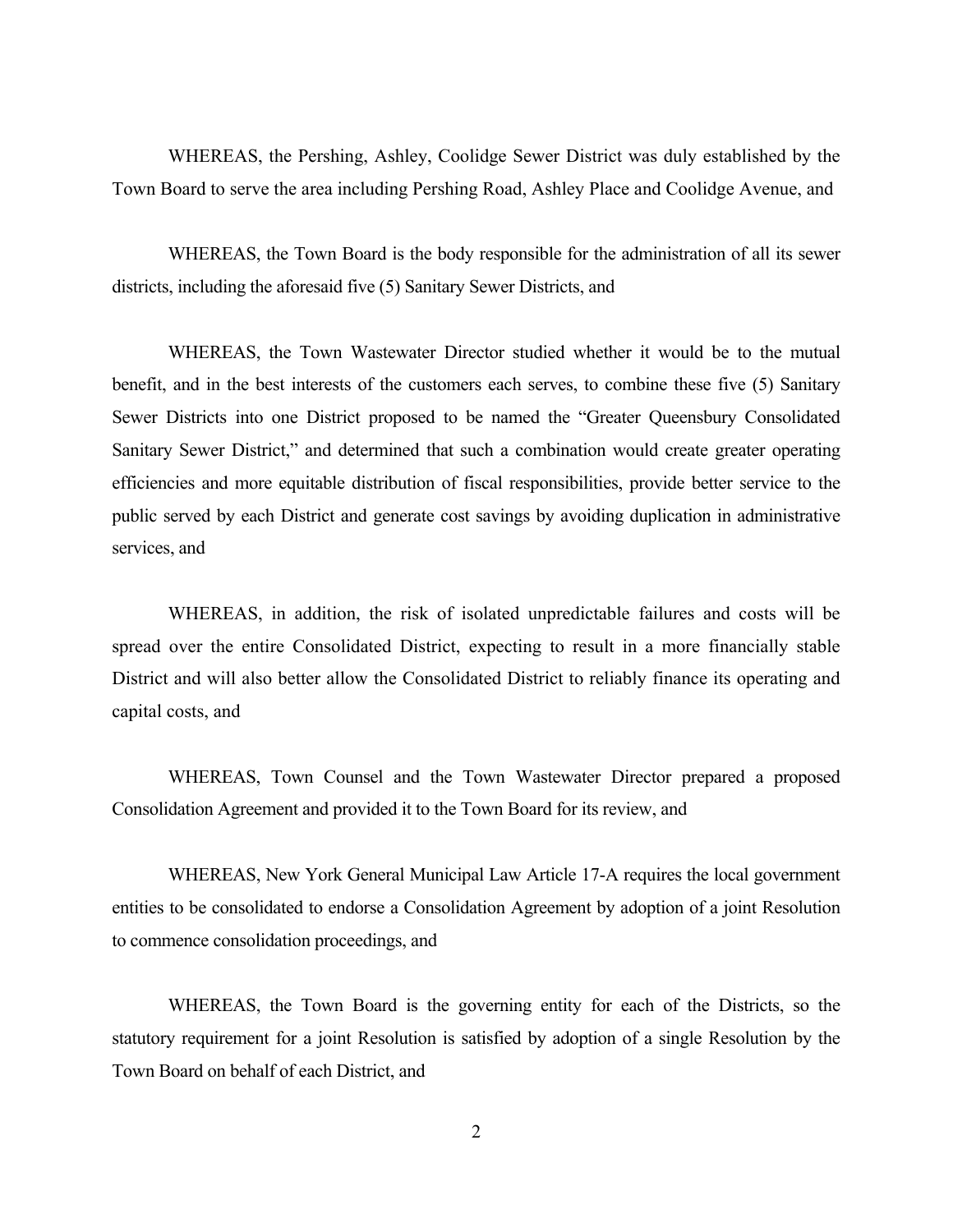WHEREAS, the Town Board adopted Resolution No.: 150,2021 on May 3<sup>rd</sup>, 2021 endorsing the proposed Consolidation Agreement and scheduling a Public Hearing to hear public comments on the proposed Consolidation Agreement, and

 WHEREAS, after providing notice as required by General Municipal Law Article 17-A, the Town Board conducted a Public Hearing on the proposed Consolidation Agreement on June  $21<sup>st</sup>$ , 2021, and the Town Board has considered the evidence given together with other information, and

 WHEREAS, the Town Board wishes to consolidate the Queensbury Consolidated Sanitary Sewer District (QCSSD), Route 9 Sanitary Sewer District, West Queensbury Sanitary Sewer District, Technical Park (Tech Park) Sanitary Sewer District and the Pershing, Ashley & Coolidge (PAC) Sanitary Sewer District in accordance with General Municipal Law Article 17- A,

#### NOW, THEREFORE, IT IS HEREBY

#### RESOLVED:

1. The Town Board hereby determines that consolidation of the Queensbury Consolidated Sanitary Sewer District (QCSSD), Route 9 Sanitary Sewer District, West Queensbury Sanitary Sewer District, Technical Park (Tech Park) Sanitary Sewer District and the Pershing, Ashley & Coolidge (PAC) Sanitary Sewer District as described in the Consolidation Plan is not an "action" for purposes of SEQRA review as it does not involve any project or physical activity, planning and policy making activity or adoption of agency rules, regulations and procedures, that may affect the environment.

2. The Town Board hereby determines that consolidation of the Queensbury Consolidated Sanitary Sewer District (QCSSD), Route 9 Sanitary Sewer District, West Queensbury Sanitary Sewer District, Technical Park (Tech Park) Sanitary Sewer District and the